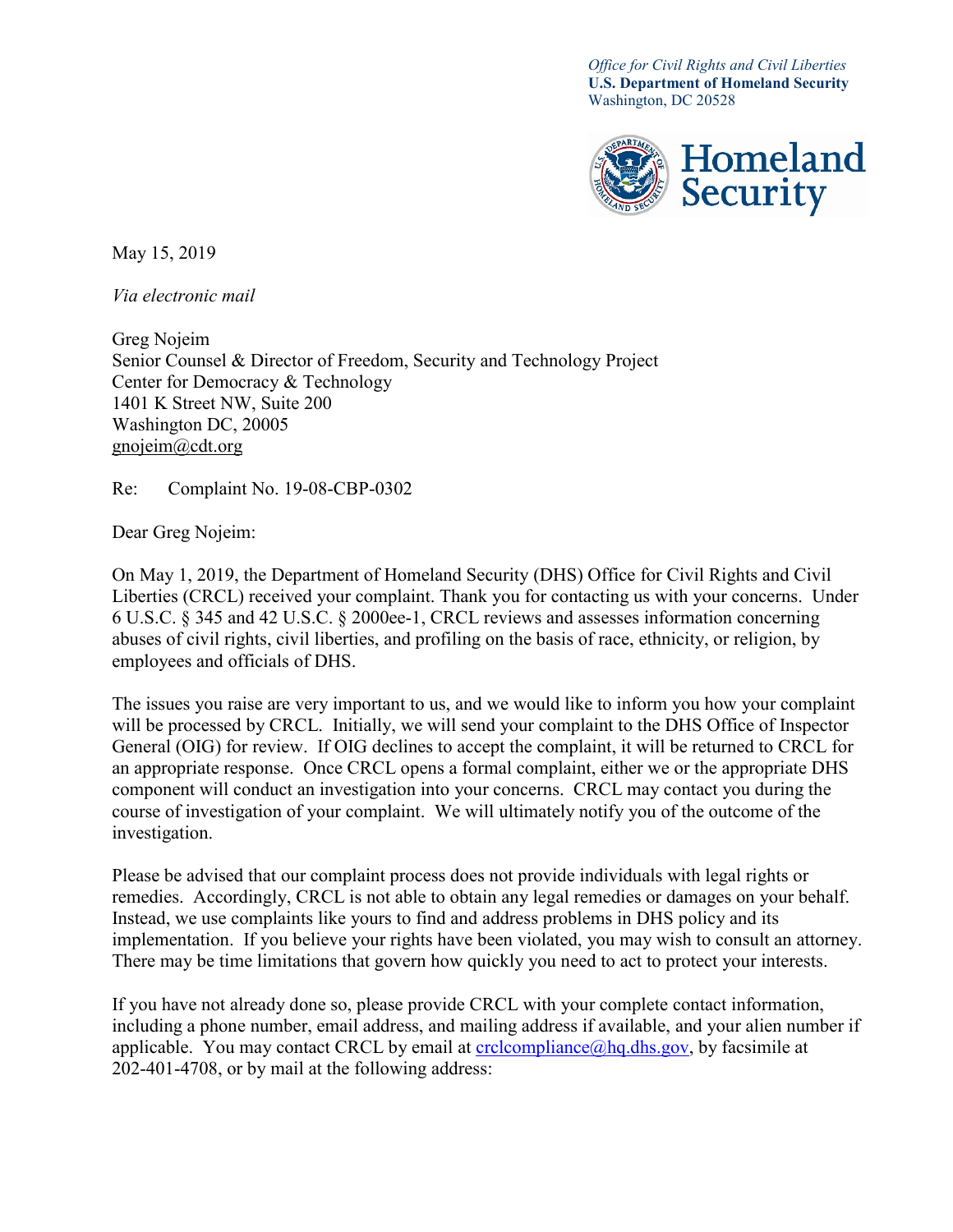Department of Homeland Security Office for Civil Rights and Civil Liberties Compliance Branch 245 Murray Lane, SW Building 410, Mail Stop 0190 Washington, DC 20528

For additional information about CRCL's roles and responsibilities, please visit our website at [www.dhs.gov/crcl.](http://www.dhs.gov/crcl)

If you are filing a complaint on behalf of someone else, please provide CRCL with the express written consent of the individual if you would like to be informed about the resolution of this complaint, if you have not already done so.

When communicating with CRCL about this matter, please include the complaint number noted at the top of this letter.

Please note that Federal law forbids retaliation or reprisal by any Federal employee against a person who makes a complaint or discloses information to CRCL. 42 U.S.C. § 2000ee-1(e). If you believe that you or someone else is a victim of such a reprisal, please contact us immediately.

Thank you again for contacting CRCL. Communications like yours are essential to our ability to carry out our role of supporting the DHS's mission to secure the nation while preserving individual liberty, fairness, and equality under the law. We look forward to working with you to address your concerns. If you have questions, please contact us either in writing or by phone at 866-644-8360, 866-644-8361 (TTY).

Sincerely,

Office for Civil Rights and Civil Liberties U.S. Department of Homeland Security